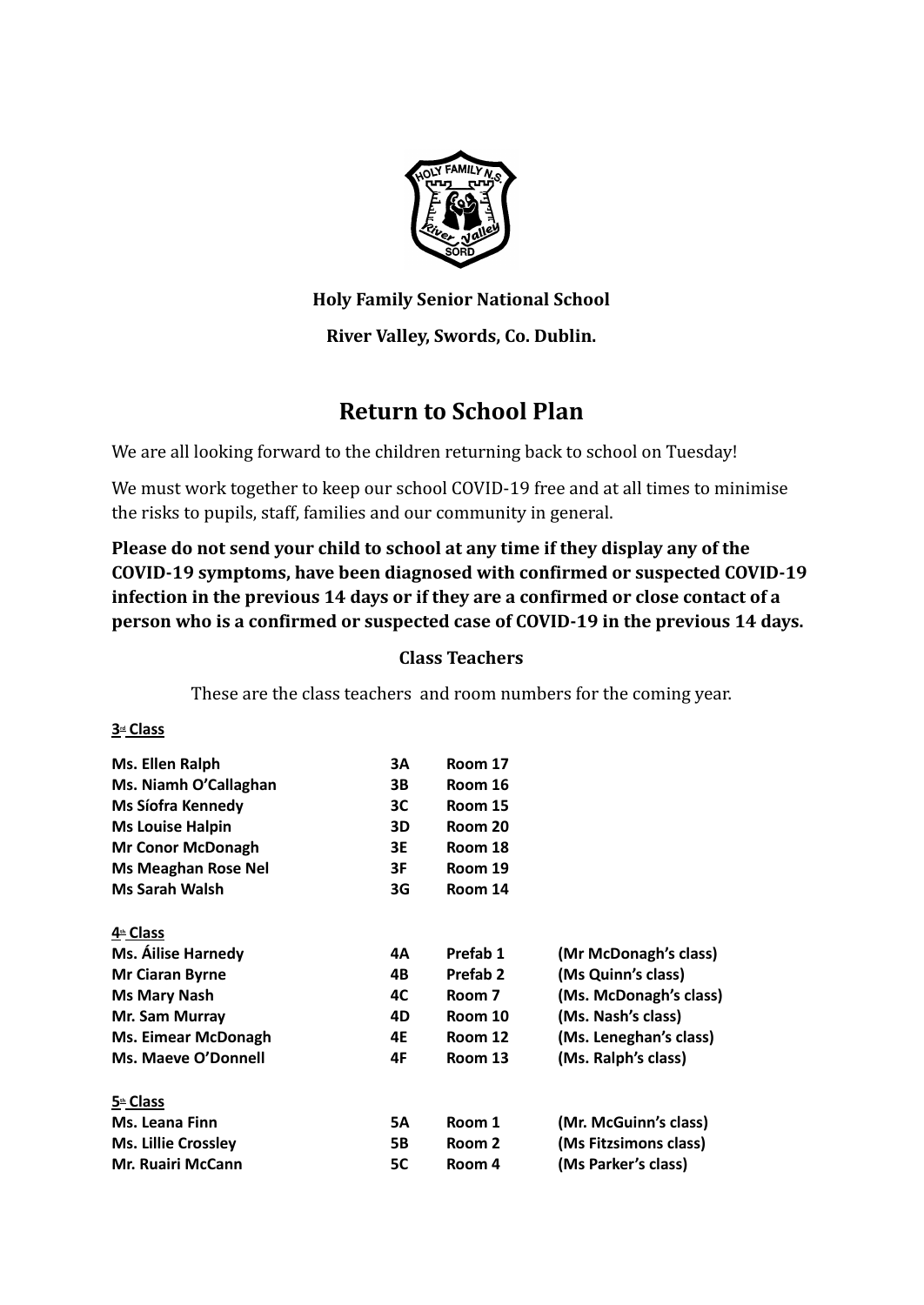| <b>Mr. Mark McGuinn</b>   | <b>5D</b> | Room 5              | (Ms Finn's class)     |
|---------------------------|-----------|---------------------|-----------------------|
| <b>Ms. Katie O'Connor</b> | 5E        | Room 6              | (Mr Gormly's class)   |
| Mr. Peter O'Connor        | 5G        | Room 8              | (Ms S. Walsh's class) |
| 6th Class                 |           |                     |                       |
| <b>Ms Ciara Hanley</b>    | 6A        | Prefab <sub>3</sub> | (New class)           |
| <b>Mr Tommy Duffy</b>     | 6B        | Room 25             | (Ms Fallon's class)   |
| <b>Ms Maryrose Walsh</b>  | 6C        | Room 26             | (Ms Donnelly's class) |
| <b>Mr Jimmy McDonald</b>  | 6D        | Room 27             | (Ms M. Walsh's class) |
| <b>Ms Tricia Donnelly</b> | 6E        | Room 28             | (Mr Maher's class)    |
| <b>Ms. Gemma Fallon</b>   | 6F        | Room 29             | (Mr McDonald's class) |
| <b>Mr Michael Maher</b>   | 6G        | Room 30             | (Ms Byrne's class)    |
| Ms. Bláthnaid Davitt      | 6H        | Room 31             | (Ms Ryan's class)     |

### **Tuesday 31st August**

The school gates will open at 8.40a.m. **Please do not congregate outside the school gates.** There will be staff on the yard to welcome the children and to direct them to their classrooms. **Children may come to school any time between 8.40a.m.and 9.00a.m (as they would on a wet day).** A detailed plan and maps which contain room numbers and routes has also been sent by email.

It is very important that children do not congregate outside the school before the gate opens. Please work with your child to time their journey to school. The children do not line up on the yard. They go directly to their classrooms.

As per Department of Education and Skills and NPHET guidelines, parents/guardians/minders are requested not to come on site and to allow their child to walk from the gate to their classroom themselves.

**3 rd Classes: For the first two days only (Tuesday 31st August and Wednesday 1st September), children in 3rd classes may arrive between 9.00 a.m and 9.15 a.m. to allow parents/guardians to bring their child to the external door of the classroom. Adults must wear face coverings. Adults (apart from school staff) may not enter any of the school buildings. Social distancing must be observed at all times. Please do not stop to chat in the yard. This is to allow you time to walk your child to the external classroom door at a less busy time.**

 $4^\text{th}$ ,  $5^\text{th}$ ,  $6^\text{th}$  Classes and the Reading Classes: For the first two days only (Tuesday 31st August and Wednesday 1<sup>st</sup> September), only if it is necessary, parents/guardians may bring their child to the external door of the classroom as long as the adult is wearing a face covering. Social Distancing must be observed at all times and please do not stop to chat in the yard. You can arrive any time between 8.40a.m and 9.00a.m. Adults (apart from school staff) may not enter any of the school buildings.

There are hand sanitisers at all classroom entry points and children will sanitise their hands on entry to their classroom.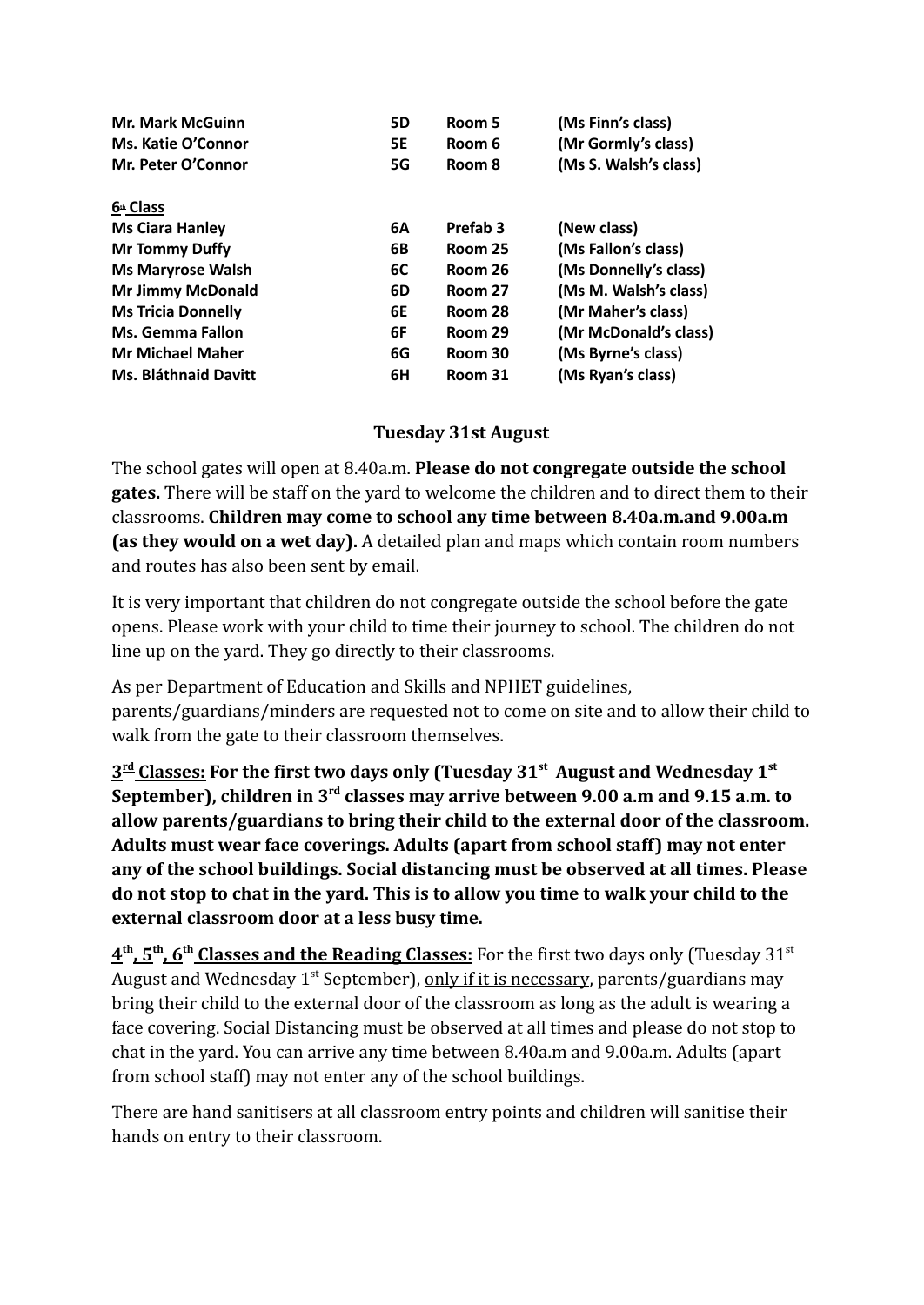They will be seated in pods of 4/5 (groups) in the classroom.

All your child will need to bring on 31<sup>st</sup> August:

- a lunchbox and drink (please provide a healthy lunch for your child)
- textbooks
- pencil case

г

- small hand sanitiser to be kept in school bag
- small packet of tissues

#### **School Day Structure**

Pupils will not be admitted into the school or classroom before 8.40 a.m. Children are encouraged to walk to school. See map and separate plan for full details of arrival and home times.

| <b>Classes</b>         | Gate/Classroom    | <b>Breaktimes</b> |                   | <b>Home Time</b>           |
|------------------------|-------------------|-------------------|-------------------|----------------------------|
|                        |                   |                   |                   |                            |
|                        | opens             |                   |                   |                            |
| <b>Reading Classes</b> | 08:40a.m          | 10.25a.m.         | Location of yard  | 2.20p.m - see map for gate |
|                        | Use School Gate 1 | $-10.45a.m.$      | space to be shown |                            |
|                        | or 2              |                   | to individual     |                            |
|                        |                   | 12.10p.m.         | classes/bubbles.  |                            |
|                        |                   | $-12.35p.m.$      |                   |                            |
| 3 <sup>rd</sup>        | 08:40a.m          | 10.00a.m.         |                   | 2.25p.m.- see map for gate |
|                        | Use School Gate 1 | $-10.20a.m.$      |                   |                            |
|                        | or 2              |                   |                   |                            |
|                        |                   | 11.40a.m.         |                   |                            |
|                        |                   | $-12.05$ p.m.     |                   |                            |
| 4 <sup>th</sup>        | 08:40a,m          | 10.25a.m.         |                   | 2.20p.m. See map for gate  |
|                        | Use School Gate 1 | $-10.45a.m.$      |                   |                            |
|                        | or 2              |                   |                   |                            |
|                        |                   | 12.10p.m.         |                   |                            |
|                        |                   | $-12.35$ p.m.     |                   |                            |
| 5 <sup>th</sup>        | 08:40a.m          | 10.50a.m.         |                   | 2.20p.m. See map for gate  |
|                        | Use School Gate 1 | $-11.10a.m.$      |                   |                            |
|                        | or 2              |                   |                   |                            |
|                        |                   | 12.40p.m.         |                   |                            |
|                        |                   | $-1.05$ p.m.      |                   |                            |
| 6th                    | 08:40a.m          | 11.15a.m.         |                   | 2.20p.m. Gate 3 (Forest    |
|                        | Use School Gate 1 | $-11.35a.m.$      |                   | Dale Gate)                 |
|                        | or 2              |                   |                   |                            |
|                        |                   | 1.15p.m.          |                   |                            |
|                        |                   | $-1.40$ p.m.      |                   |                            |
|                        |                   |                   |                   |                            |

The breaks have been arranged to ensure distancing.

Weather permitting, the children will go outside for both breaks. Classrooms will be ventilated throughout the day. Each class will have their own area in the yard and they will stay together in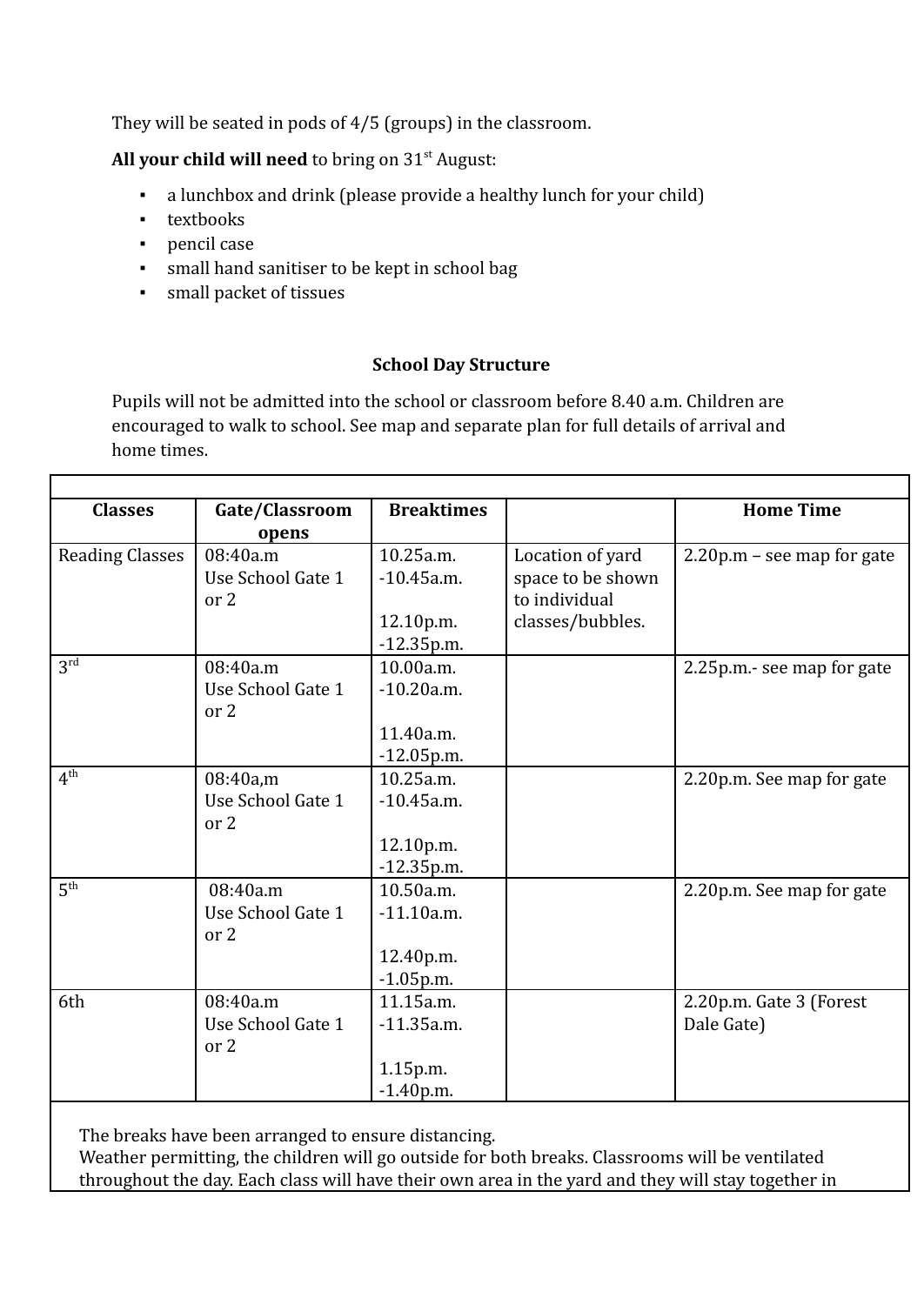their class bubble at this time.

At home time, children will be brought to the gate and are asked to leave the vicinity of the school promptly. Parents/Guardians must wait for their child/children off site away from the gate.

If children are meeting siblings, they need to organise a meeting point away from the school gates so that the flow of children out of the school is not interrupted or delayed.

After the first two days, children are expected to access the school by themselves unless for particular reasons (i.e. a child with special educational needs), they need to be accompanied to an external door. This must be communicated to the class teacher and principal by emailing the class teacher directly and the principal at [contact@holyfamilysns.ie](mailto:contact@holyfamilysns.ie)

#### **Classrooms**

Each classroom contains two sanitising points, 3 wash stations which contain soap and paper towels and a pedal bin. Each classroom will be equipped with P.P.E for staff. The children will sit in pods and each pod will use their own equipment. Each child will have their own chair.

Windows will be used to increase ventilation.

#### **Homework**

Homework will not be assigned for the first week (Tuesday  $31<sup>st</sup>$  August until Friday  $3<sup>rd</sup>$ September).

#### **Special Education**

School Support and School Support Plus Teaching will continue. There will be increased focus on In Class Support. If your child is eligible for support, you will be contacted in September.

#### **Masks**

Staff will wear masks/face coverings. Children attending primary school are not required to wear masks but may do so if desired.

#### **Communicating with Teachers**

When school begins, teachers will contact you by email so that you have their school email address. If you need to pass on a message to the class teacher or S.N.A, please email the teacher by 10:00 a.m. Emails will not be checked after this time. If you do not receive a brief acknowledgement of receipt by 11:00 a.m. please contact the school secretary by email/phone at [secretary@holyfamilysns.ie](mailto:secretary@holyfamilysns.ie) or 8406334.

If you need to communicate a message after 10:00 a.m., please contact the school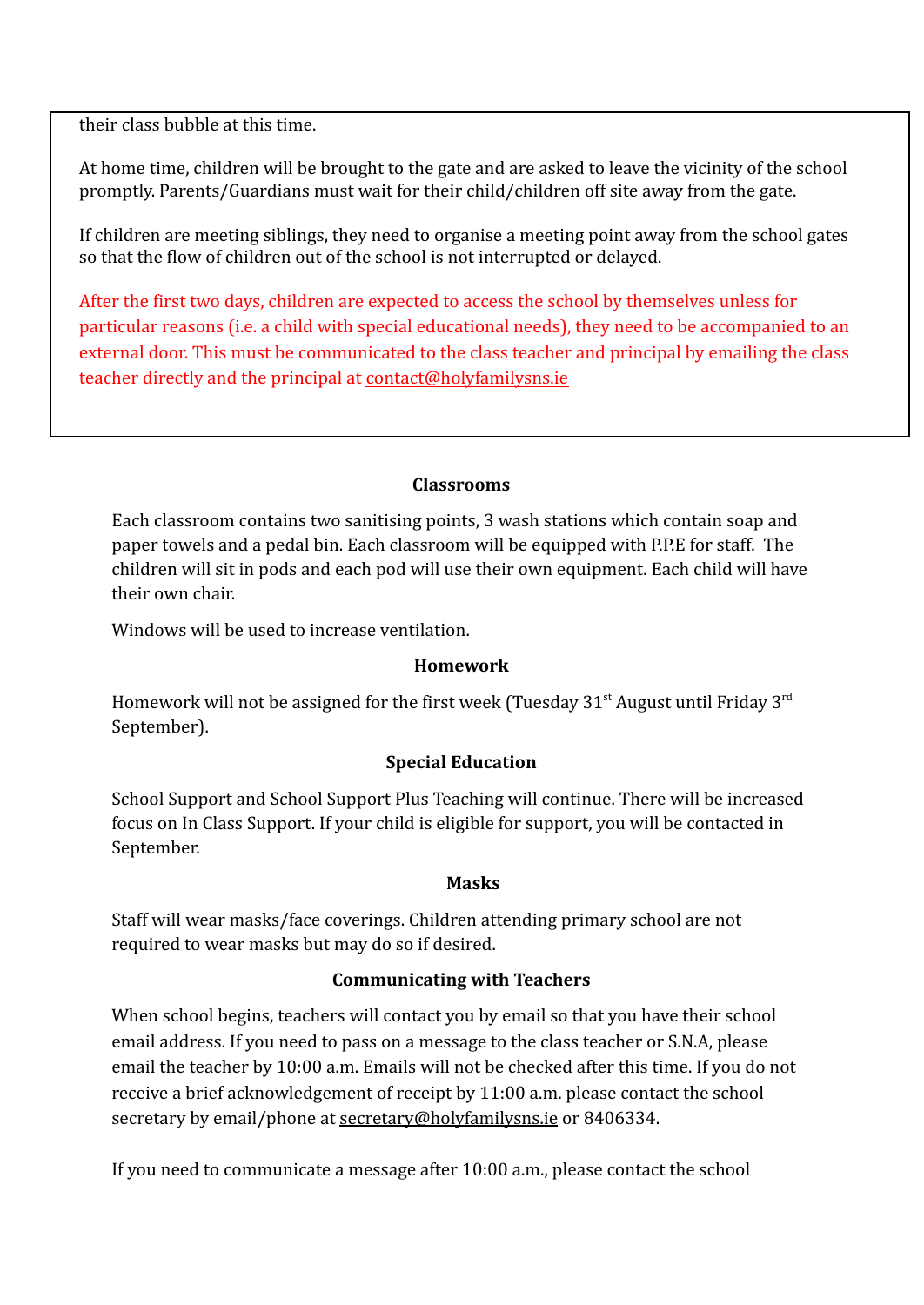secretary by email/phone.

#### **Guidance on Visitors**

Visitors may enter the school through the Main Entrance. An appointment is required for this. Visitors must make an appointment to meet a member of staff and will need to wear a mask at all times inside the school building. All visitors will be required to sign a contact tracing log on entry.

Forgotten items (e.g. lunches) can be handed in at the hatch in the main entrance. Please make sure items are labelled with your child's name and room number.

### **During the School Day**

### **8.50 a.m. – 2:30 p.m.**

- Visitors to the school will report to the main building. Before the visitor is granted access, he/she must sign in and sanitise using the wall mounted dispenser.
- The visitor remains outside the secretary's office.

### *Collecting a Pupil*

- Parents/Guardians are asked to keep a child at home until after a dental appointment (or similar) if that appointment is a morning appointment. They can be sent into school after the appointment.
- If the visitor is at the school in order to collect a pupil, they must press the video intercom button and tell the secretary the name of the child they are collecting. They then sign the pupil out in the Pupil Sign Out Book on the table in the porch and wait for their child to come to them.
- The secretary releases the door allowing the pupil entry into the porch to be collected.

### *Appointment/Meetings*

- If the visitor has an appointment/meeting, they sign the Visitor Sign in Book and the 'Contact Tracing Log' and are escorted to the relevant room.
- *●* When the meeting has concluded, the visitor will be escorted back to the main door and the visitor signs out and exits the school.

### **Prompt identification and isolation of individuals showing COVID-19 symptoms**

**Children who show symptoms should not be sent to school**. In a case where a child shows any of the symptoms of COVID-19 during the school day, parents will be contacted immediately to collect their child as soon as possible. If parents cannot be reached immediately, the school will get in touch with designated emergency contacts. It is essential that you provide a contact number that can be reached during the day.

A designated isolation area has been identified within the school. It is beside the principal's office and is made of pop up clear screens.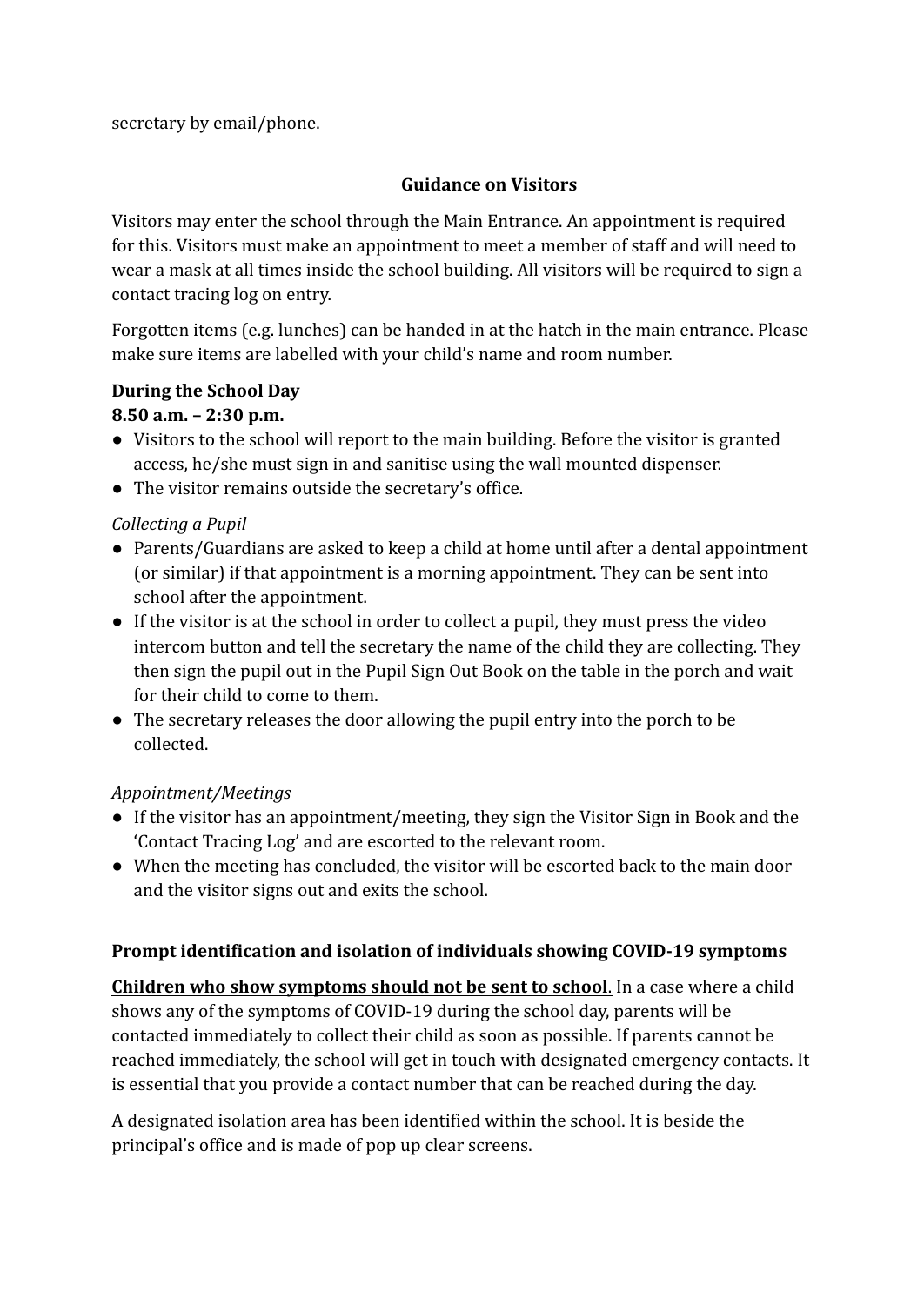If any staff member has symptoms of COVID-19, they will stay home and follow doctors' guidance. Where a member of staff develops symptoms in school, they will be isolated and leave as soon as possible. There is a separate isolation area for staff. All staff will have completed COVID-19 Induction Training and have completed the Return to Work Form.

# **Other student illness**.

Other student illnesses or accidents will be dealt with in the normal way as in previous years.

# **Supporting and Promoting Good Hand Hygiene**

Please ensure that your child brings

- A packet of tissues
- Small bottle of Hand sanitiser (to be kept in schoolbags)

Hand sanitizers will be deployed at the entry and exit points of the classrooms and main entrances of the school.

Pupils and staff should perform hand hygiene

- On entering/exiting the classroom
- Before eating or drinking
- After using the toilet
- After playing outdoors
- When their hands are physically dirty
- When they cough or sneeze

### **Enhanced Cleaning Regimes**

In line with the Public Health Advice, more regular and enhanced cleaning regimes will be implemented to manage the risk of introduction and spread of COVID-19.

Shared equipment: Each bubble (i.e. classroom) is responsible for cleaning their equipment before and after use. The school objective is to limit contact and sharing of common facilities between class bubbles as much as possible.

Waste management: to minimise the unnecessary movement of students around the room, all lunch waste MUST be put in lunchboxes and returned home.

All staff will be provided with a cleaning kit to keep their workspace clean and safe during the day.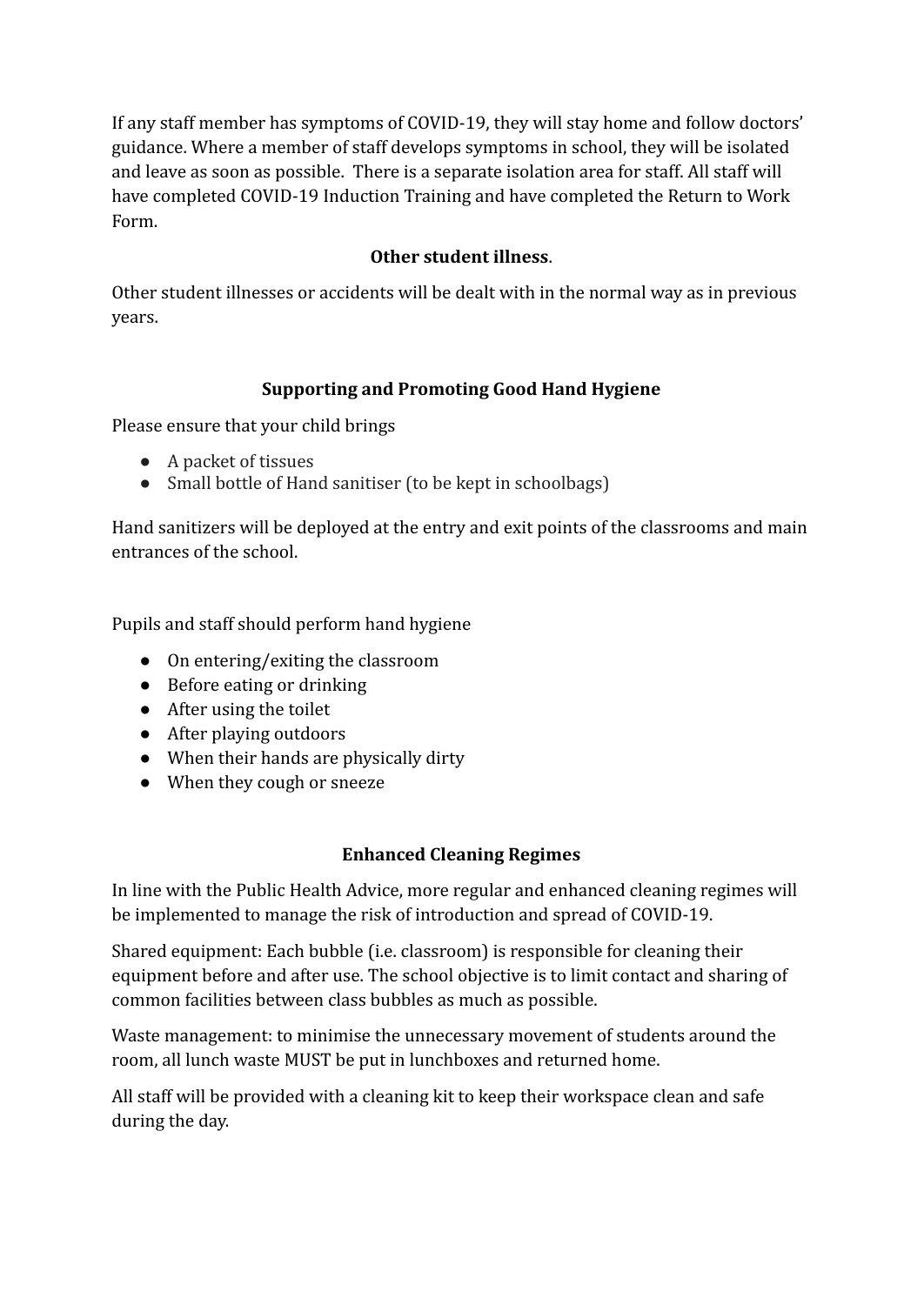Hand Sanitiser/Soap/Handtowels etc. will be checked during the day and topped up as necessary.

# **Maintaining Physical Distancing**

It is expected that work will continue as normally as possible within each classroom. Pupils will not be permitted to go to the staffroom for spoons, water etc. Parents are asked to provide their child with an adequate amount of water/food for each school day, in a container with the child's name clearly printed. Please make sure to print your child's name on all removable parts of their uniform.

During the day, mixing with other classes will be avoided with the exception of classes passing each other on corridors without stopping.

Shared workspaces will be avoided where possible. Pupils and their class teacher and SNA will be formed into a bubble. The SET teacher will be included in the bubble in relation to in-class learning support. There will 1m distance between the Pods within the Class Bubble.

The aim is that each class will mix only with their own class from arrival to departure.

As the two Reading Classes work together, they will form one bubble made up of pods. The two Reading Classes will share a yard space.

# **Social distancing between students and staff**

Staff will not always be able to maintain physical distance from pupils and it is not appropriate that they would be expected to do so where this would have a detrimental impact on the student or learning and/or the health and safety of other students. Appropriate PPE is available to staff.

### **Social distancing between staff.**

The appropriate measures have been taken to ensure staff safety measures and separate break times.

# **The School Hall and P.E.**

The P.E. hall, Community Centre, School Yard and River Valley Park will be used for P.E. as appropriate. We will facilitate each class bubble with a small selection of equipment that can be easily cleaned and which will not be shared outside the class. Obviously washing and sanitising of hands before and after a lesson is crucial and equipment needs to be wiped down after use.

Unfortunately, swimming and basketball lessons will not take place until further notice.

# **After School Clubs/Homework Clubs**